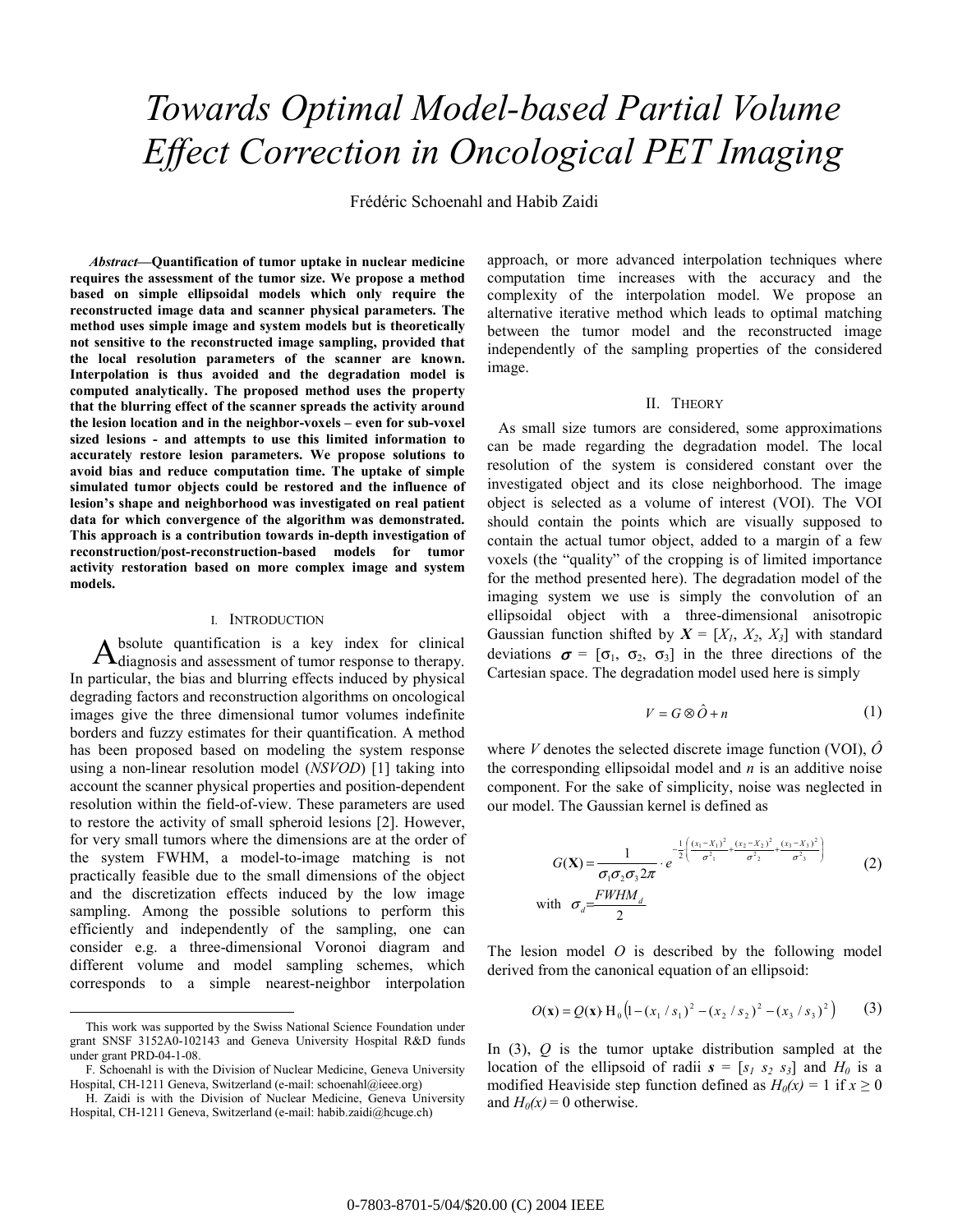The hypothesis drawn on the true object parameters takes the form of a transformation matrix *T* which contains supposed rotation (Euler angles) and translation parameters necessary to map *O* onto the image-object *V*, giving  $\hat{O}$ . If **P** is a vector containing rotation (*r*) and translation (*t*) parameters, *T* is created as [3]:

$$
P = [r \ t]
$$
  
\n
$$
\rightarrow \mathbf{T} = \begin{bmatrix} c_2 c_3 & -\beta \cdot c_2 s_3 & -\beta \cdot s_2 & t_1 \\ -s_1 s_2 c_3 + \beta \cdot c_1 s_3 & \beta \cdot s_1 s_2 s_3 + c_1 c_3 & -\beta \cdot s_1 c_2 & t_2 \\ \beta \cdot c_1 s_2 c_3 + s_1 s_3 & -c_1 s_2 s_3 + \beta \cdot s_1 c_3 & c_1 c_2 & t_3 \\ 0 & 0 & 0 & 1 \end{bmatrix}
$$
  
\n(4)

Here  $c_d = \cos(r_d)$  and  $s_d = \sin(r_d)$  for a rotation around axis *d*,  $\beta$ is set to  $+1$  or  $-1$  for a direct or an indirect coordinate system, respectively. Note that both the activity  $q$  and the size parameter  $\sigma$  are directly incorporated in the model. The object equation can thus be transformed according to

$$
\hat{O}(\mathbf{x}_e) = O(\mathbf{x}_e \cdot \mathbf{T}) \ ; \ \mathbf{x}_e = [\mathbf{x} \quad V(\mathbf{x})] \tag{5}
$$

If the parameter values are close to the true shape parameters, the distance (*L1* or *L2*-norm) between each element of a transformed and convolved object model using *G* and the image-object should be minimal. The simplest and fastest approach is to draw the transformed ellipsoid  $\hat{O}$  on the image grid, and then filter the grid data using an *n*-tap filter with identical sampling. For the smallest objects, a resampling should be done in order to increase the number of points, at the cost of using an interpolation method. Applied to small tumors (close to the scanner resolution limit), the subsequent interpolations for rotations of the model or the resampling of the image become of drastic importance.

We therefore propose to reverse the procedure. As the model is analytic, it is ideally sampled at any point in the continuous model space  $\mathfrak{R}^3$  and likewise, can be convolved using a continuous Gaussian function in the model space. The algorithm is depicted in Fig. 2.

The VOI is rotated and shifted as a point list (thus keeping exact coordinates after transformations) without changing points intensities and using the inverse of the transformation matrix  $T^I$ :

$$
\mathbf{X}_{\hat{\nu}} = \mathbf{X}_{\nu} \cdot \mathbf{T}^{-1} \tag{6}
$$

The new coordinates are model-space coordinates, where the convolution of the model can be computed analytically:

$$
\hat{V}(\mathbf{X}_{\rho}) = \int_{-\infty}^{\infty} G(\mathbf{X}_{\rho} - \mathbf{x}) \cdot O(\mathbf{x}) \cdot d\mathbf{x} \implies
$$
\n
$$
\hat{V}(\mathbf{X}_{\rho}) = \int_{-\infty}^{\infty} G(X_3 - x_3) \int_{-\infty}^{\infty} G(X_2 - x_2) \int_{-\infty}^{\infty} G(X_1 - x_1) \cdot O(x_1, x_2, x_3) \cdot dxdydz
$$
\n(7)

In order to reduce essentially the computational complexity of Eq. (7), an interesting fact derived from the hypothesis that the convolution kernel has almost *constant parameters* over the volume of interest<sup>1</sup>, and from the *separability property* of Gaussian functions, is that the convolution operation along the first coordinate of the ellipsoid model is equivalent to sampling a cumulated Gaussian function centered on the point for which the new intensity has to be calculated. Thus if *C* is the cumulated Gaussian function, Eq. (7) becomes:

$$
\hat{V} = \int_{-c}^{+c} G(X_3 - x_3) \int_{-b(x_3)}^{b(x_3)} qG(X_2 - x_2) [C(-X_1 + a) - C(-X_1 - a)] dy dz
$$
\n(8)

Here, *q* is assumed to be a constant term  $Q(x) = q$  within the object function. The minimization takes the final form:

$$
\arg\min_{\mathbf{P}} f(\mathbf{P}) \qquad \text{for} \quad f(\mathbf{P}) = w \left| \hat{V} - V \right| \tag{9}
$$

This general term assumes in the ideal case that the ellipsoid is drawn on a flat-null background  $(w(x) = 1)$ . In reality PET acquisitions induce a typical background level of ~10-60% of the maximum lesion intensity. The background can be very inhomogeneous at tissue interfaces. The main pitfall for the optimization is a proposed *P* which corresponds to a very large ellipsoid of intensity roughly equal to the noise level and leads to a better match (local minimum) with the VOI point-set. This might occur due to inhomogeneous background or if the VOI selection around the tumor is too large. In order to reduce this effect we propose to apply a penalty function which cancels the insignificant voxel intensities. The penalty function is quadratic and anisotropic having the following formula:

$$
w(\mathbf{X}_{\hat{r}})=1/\sqrt{(\mathbf{X}_{\hat{r}}/s)^2} \quad \text{for } \mathbf{X}_{\hat{r}} \subset \mathfrak{R}^{*3}, \mathbf{s} \subset \mathfrak{R}^{*3}
$$
 (10)  
and  $w(\mathbf{X}_{\hat{r}})=1$  else

Equation (10) has only element-wise divisions, and is shown in Fig. 1. This ratio will increase for distant points and has its maximum at the model centre.

 $\overline{a}$ 

<sup>&</sup>lt;sup>1</sup> The approximation of a local-shift independent resolution has a minor effect as the variation of a typical scanner intrinsic resolution is locally very small (radial  $\Delta$ FWHM = ~0.01 mm<sup>-1</sup> for our CTI ECAT-ART PET scanner). As a consequence, the local resolution was set to the FWHM of the reconstructed image at the tumor maximum intensity point.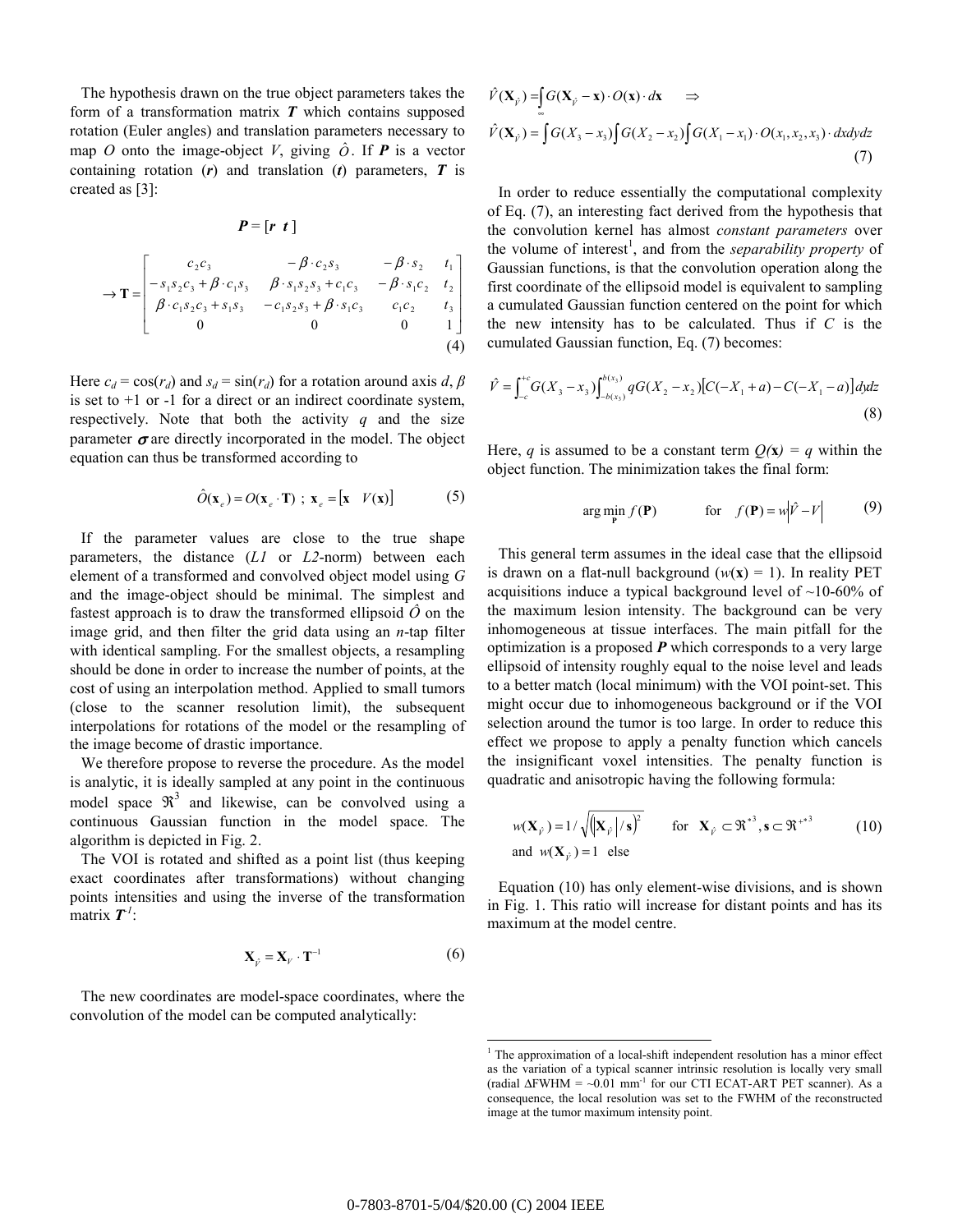

Fig. 1. Anisotropic penalty function projected on the X and Z planes (isotropic units and identical display ranges).

One of the major drawbacks of iterative methods is the high computational time required to reach convergence. Nevertheless, the proposed algorithm is only subject to fixed precision errors for basic operations and transcendental functions calculations. An additional advantage is that the orthogonality property of the 3x3 rotational sub-matrix in Eq. (4) allows a quick and exact computation of the inverse matrix for *T*.

The recalculation of the analytic convolution is a critical issue, which necessitated testing the speed and accuracy of some available numerical methods. The best compromise was found when using a quadratic non-adaptative numerical integration [4]. By reducing the function integration to Eq. (8), a reduction of the computational time by a factor  $\sim 10$  is obtained. The Nelder and Mead simplex algorithm was used for optimization as it does not need time consuming Hessian or derivatives matrix calculations. As the volume of interest was intended to be small, constraints were set on the radius, center location, and intensity. One also expect them to avoid local minima – in some case, added to the quadratic constraint of Eq. (10). Another issue concerning performance is that the algorithm can process any number of points from the set, provided that the most significant points are included in the computations. A global thresholding strategy at the background estimated mean level (e.g. from the VOIhistogram maximum in the case of a supposed random noise), or above can be performed to suppress unnecessary points. As a consequence, the speed is increased, but requires an increased accuracy (fractional index) for breaking iterations and the tumor to be identified as unique within the VOI. The method is theoretically capable of matching only the ellipsoid points which significantly belong to the shape in the selected VOI. Finally, the VOI selection in our study was automatic by taking points in a neighborhood of 2 to 6 voxels away from the first estimate of the largest lesion volume radius, thus providing rectangular planes. Finer cropping of the image object could be performed by using the first estimates and a quadratic distance function similar to Eq. (10). Besides increasing the computational speed, it would impeach the penalty function to "kill" the tumor volume if the model center reaches the borders of the selected VOI.

#### III. RESULTS

3D Images which contain ellipsoidal shapes of various intensities and known dimensions using variable system characteristics (FWHM of 2, 3, 4, 5 voxels) were analytically simulated using MEDx (*Medical Numerics, Inc*., Sterling, VA, USA). The background was set with a fixed Gaussian noise level with a mean of 2000 counts and a standard deviation of 500. Scanner resolution parameters were input to the optimizer as static parameters. Estimates were fixed randomly at the tumor size scale and compared after optimization to the actual known parameters. The parameters found for three ellipsoids are reported in Table 1.

#### TABLE I

SUMMARY OF PARAMETER ESTIMATES. AS MORE THAN ONE COMBINATION OF PARAMETERS CAN GIVE THE SAME ELLIPSOID, ADDITIONAL ROTATIONS WERE APPLIED  $(\pm \pi/2)$  for the radii to be compared. Units for distances are VOXELS AND BOLD CHARACTERS ARE THE EXPECTED VALUES. TB IS THE TUMOR MAXIMUM-TO-BACKGROUND MEAN RATIO.

| P                                  | Simulated images      |                  |                  |
|------------------------------------|-----------------------|------------------|------------------|
|                                    | ELL1 $(TB=2.5)$       | $ELL2 (TB=2)$    | ELL3 $(TB=2)$    |
| $t_1$                              | $25.50 \pm 0.00$      | $25.50 \pm 0.00$ | $27.50 \pm 0.08$ |
|                                    | (25.50)               | (25.50)          | (27.50)          |
| t <sub>2</sub>                     | $82.04 \pm 0.08$      | $82.05 \pm 0.06$ | $84.57 \pm 0.09$ |
|                                    | (82.00)               | (82.00)          | (85.00)          |
| t3                                 | $9.26 \pm 0.27$       | $9.7 \pm 0.25$   | $8.72 \pm 0.49$  |
|                                    | (9.50)                | (9.50)           | (9.00)           |
| S <sub>1</sub>                     | $4.64 \pm 0.33$       | $4.90 \pm 0.35$  | $5.20 \pm 0.56$  |
|                                    | (5.00)                | (5.00)           | (2.50)           |
| S <sub>2</sub>                     | $3.26 \pm 0.29$       | $3.90 \pm 0.37$  | $2.50 \pm 0.08$  |
|                                    | (3.50)                | (3.50)           | (2.50)           |
| S <sub>2</sub>                     | $3.26 \pm 0.90$       | $3.55 \pm 0.44$  | $6.15 \pm 0.24$  |
|                                    | (3.00)                | (3.00)           | (5.50)           |
| Activity (cts)                     | $5298 \pm 312$ (5000) | $4741 \pm 311$   | $3584 \pm 540$   |
|                                    |                       | (4500)           | (4000)           |
| Total cts $\times$ 10 <sup>3</sup> | $1500 \pm 300$ (1100) | $1395 \pm 212$   | $949 \pm 200$    |
|                                    |                       | (989)            | (686)            |

Results of Table 1 are in good agreement with expected values considering the facts that the voxelisation of the analytic phantom induced an overestimate in all measurements and that large filters (FWHM $_d > 4$  voxels) results in an overestimation in the standard deviations. The restored values for 2 and 3 voxels FWHM images have produced excellent final estimates (50% less error in estimated activity).

For testing the effect of different shapes and background on the quality of the matching, the algorithm was run on selected lesions using whole-body clinical datasets reconstructed with OSEM statistical iterative reconstruction algorithm (Fig. 3-a), the lesions were cropped with a rectangular VOI and more accurate margins for very inhomogeneous backgrounds (Fig. 3-II and 3-III).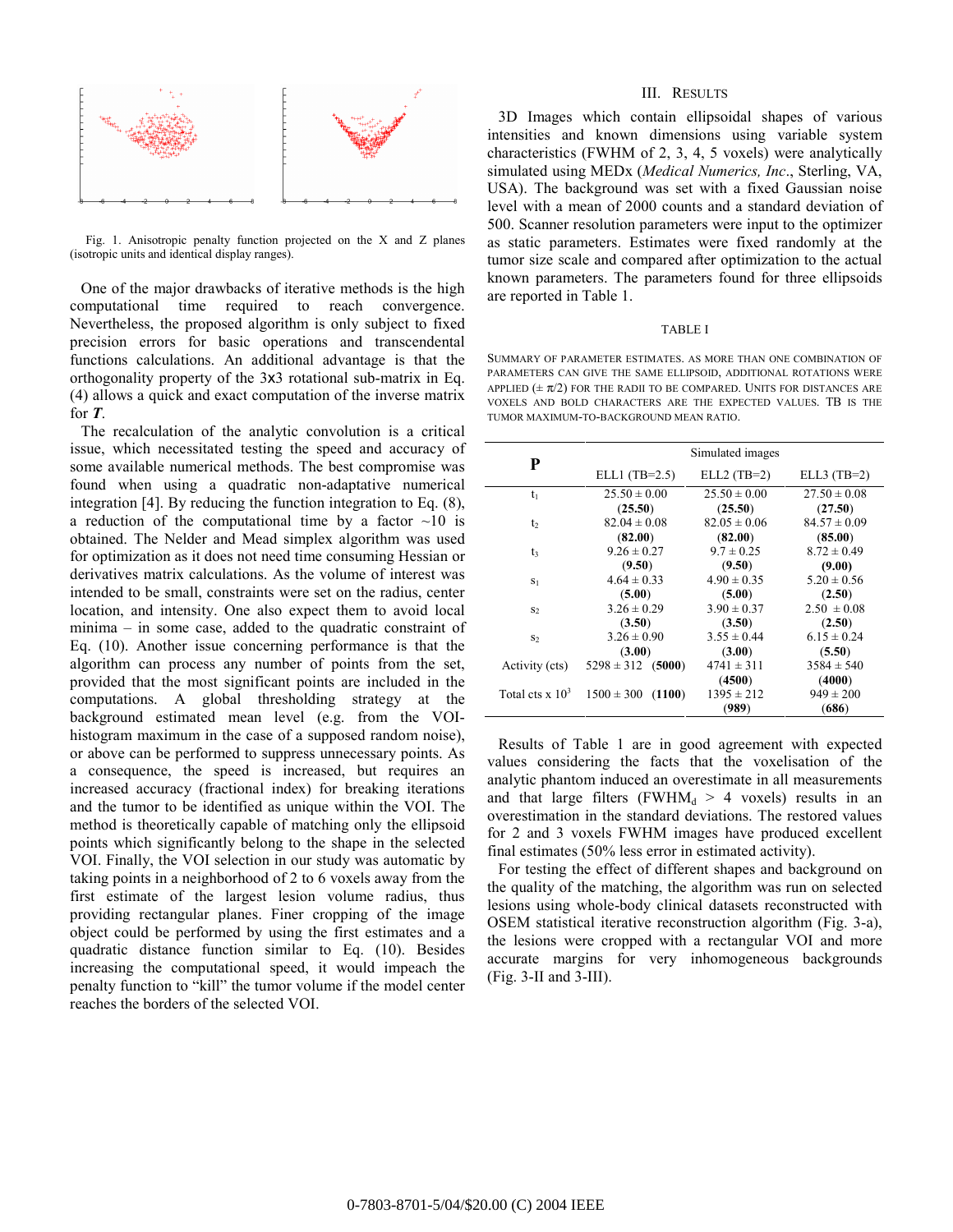

Fig. 2. Ellipsoid model parameters assessment (2D representation). Under the assumption that the parameter hypothesis is exact, the *L1*-norm should be minimal.

# IV. CONCLUSION

The method presented in this work is intended for postprocessing-based quantification restoration and converges even for inhomogeneous neighborhood of lesions using clinical reconstructed images. It is efficient because no bias is introduced in the matching process, such as grid resampling and subsequent interpolations, or approximation in the convolution calculation. We neglected in this study the initial averaging per voxel inherent to the reconstruction algorithm, especially if the voxels are large; we expect the ellipsoid model to be slightly biased and the matching index to have a residual non linear component. Taking into account the additional scatter component would lead to the same conclusions. In the examples shown, this error did not affect the convergence of the algorithm towards the expected shape. The ellipsoidal model should fit most of the situations encountered in clinical practice if we consider that the tumors are issued from a very small region. The weakest issue is the simplicity of the system and image models which could be improved further in order to support a more accurate degradation and image model to be integrated in a comprehensive maximum a-posteriori (MAP) model framework at the cost of a larger computational burden. This algorithm works for small tumors, but obviously, should provide similar results for larger objects for which the computational cost would then increase dramatically.

## V. REFERENCES

- [1] C. H. Chen, R. F. Muzic, A. D. Nelson, and L. P. Adler, "A nonlinear spatially variant object-dependent system model for prediction of partial volume effects and scatter in PET," IEEE Trans Med Imag, vol. 17, pp. 214-27, 1998.
- [2] C. H. Chen, R. F. Muzic, A. D. Nelson, and L. P. Adler, "Simultaneous recovery of size and radioactivity concentration of small spheroids with PET data," J Nucl Med, vol. 40, pp. 118-30, 1999.
- [3] J. T. Ashburner, "Computational Neuroanatomy," PhD Thesis Wellcome Department of Cognitive Neurology, University College London, 2000.
- [4] R. Piessens, E. de Doncker-Kapenga, C. W. Uberhuber, and D. K. Kahaner, QUADPACK A subroutine package for automatic integration: Springer Verlag, 1983.